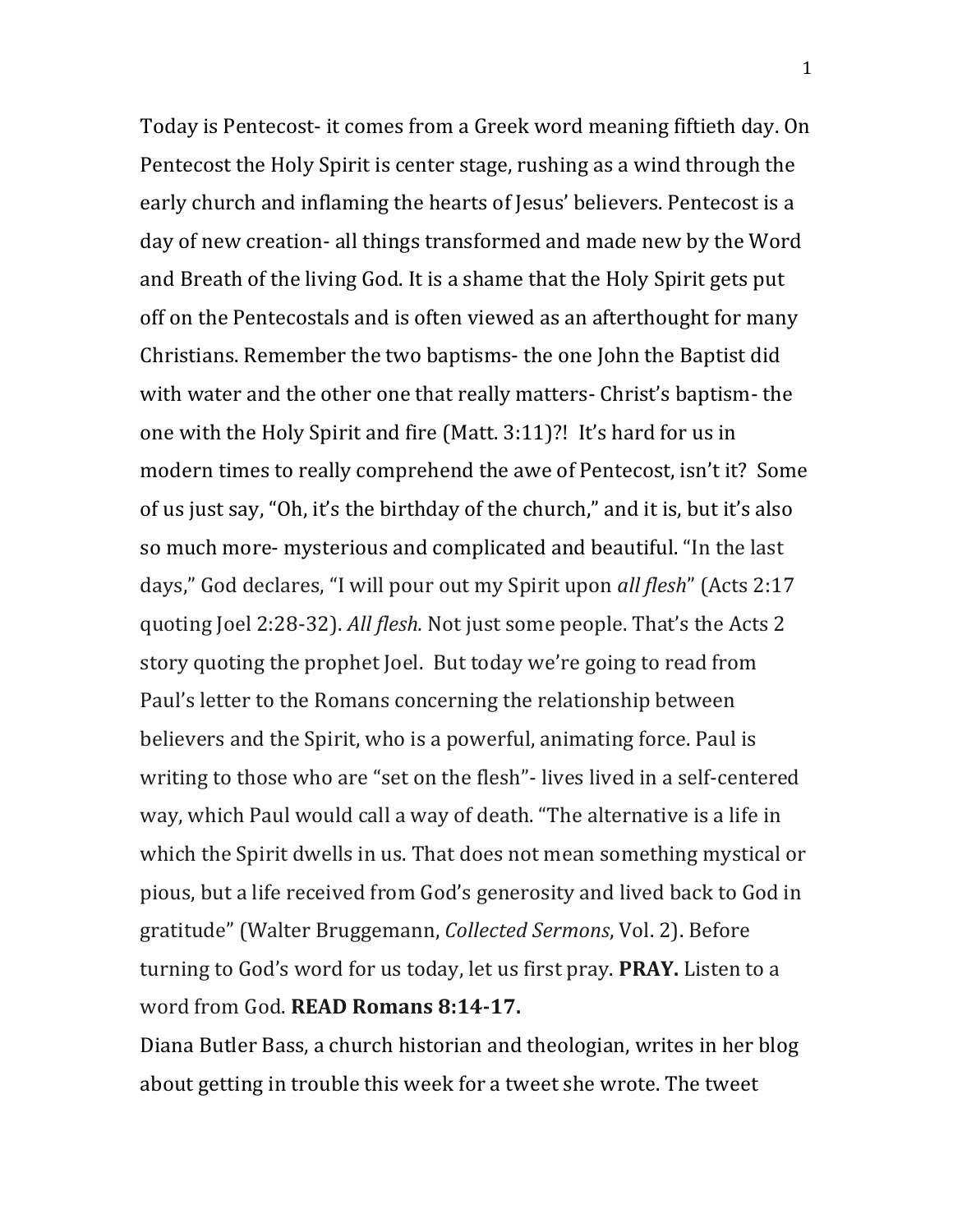concerned a resolution being brought to its' upcoming national meeting. "At issue is the question of *open communion (or open table)*, whether the meal of sharing bread and wine is for only baptized Christians or for anyone wishing to participate. A group of theologians wrote a letter on the question that included this line: "Holy Eucharist is therefore not intended for 'all people' without exception, but is rather for 'God's people." And that's when Diana hastily- and passionately- posted this tweet: All people ARE God's people. Start your theology there. Start every theology there for God's sake. For the sake of humanity. For the sake of the planet." Here at Triune, we practice an open table because we do believe, like Diana tweeted, that all people are God's people. Yes, baptism is one of our sacraments, and we take it very seriously; however, who are we to say that someone won't encounter the living Christ at the table? Who are we to limit the work of the Holy Spirit? There is no distinction between "the great unwashed of humanity versus the special people of our inner circle. The people who aren't invited and those of us who are. Outsiders and insiders. The unsaved, the saved" (Butler-Bass). We're all heirs of God but many times we forget that, don't we? We live as if this wasn't true.

A friend recently told me she heard someone speak at a business conference recently who said, "Peace and love are good but in America today fear and hate sell more product." Fear is real. There's something about fear that we're all so gravitated towards. Maybe we don't want to give up on fear because we'd rather be afraid than to face the unknown? A friend and colleague of mine who is in recovery commented that the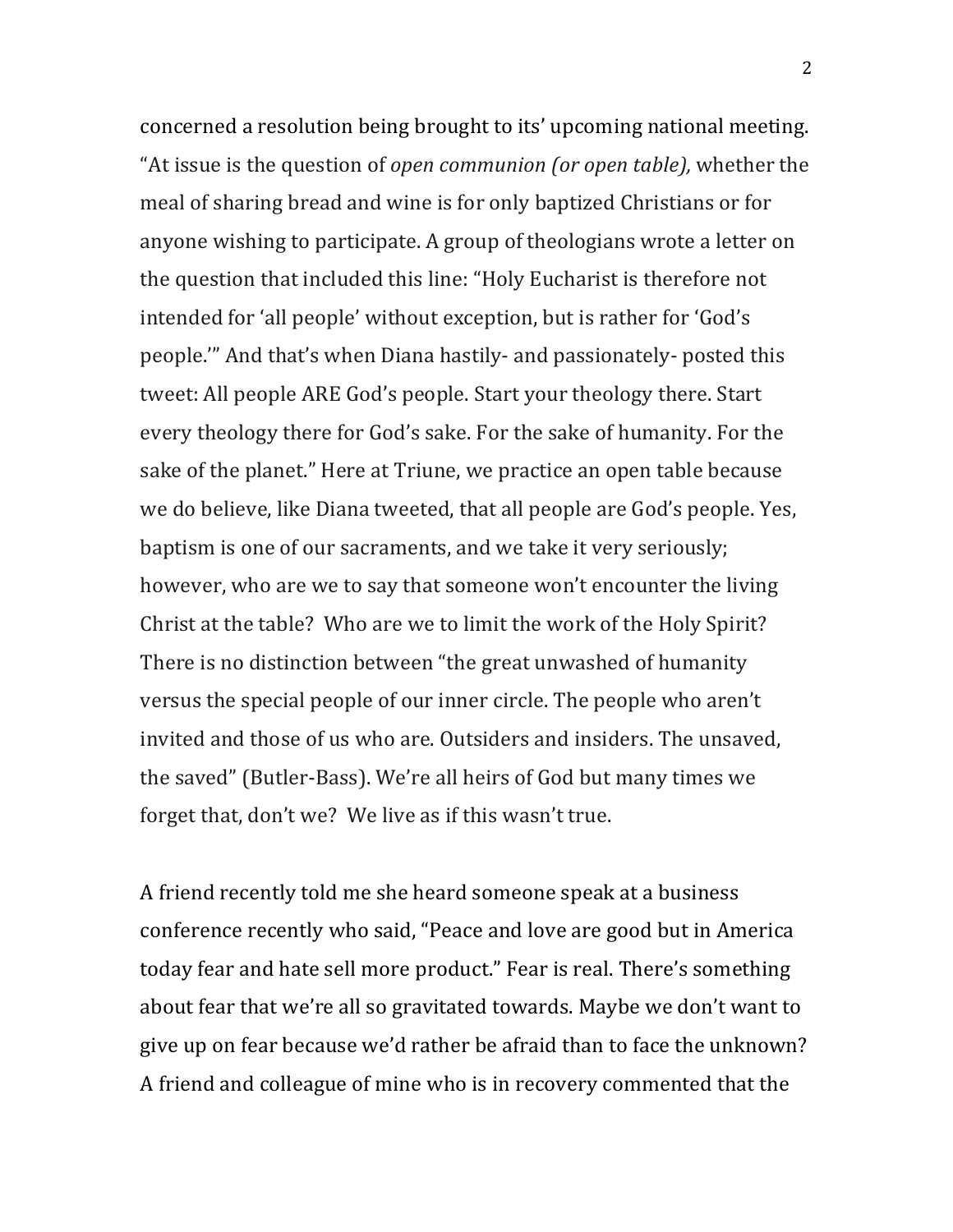three things that get her are pride, ego and fear. She used to ask herself in her addiction- in her enslavement to alcohol, "What will happen if I don't drink?" She feared the answer. She didn't know at the time how to be free and to truly receive God's love for her. Scott, a staff member here at Triune, introduced me to him. This man is serving Triune with the PTI- Parole Training Intervention program. I'm not going to use his name, as I didn't get permission to do so. After the introduction, he began to share some of his story with me. He had just been released from jail where he had been for a while, having to leave his wife and children behind. While in jail, he said, "I was grateful to have the time away to reflect with no big distractions (though I missed my family). What God showed me in a real clear way was who and whose I am- a child of God; an heir with an inheritance!" He went on to say that he had been confused for 20+ years of his life about who he was. He was told who he should be, and he had a really low view of himself. That is until God's Spirit reminded him while not in a pleasant place- where freedoms are taken away- that he, too, was a child of God. He, too, was redeemed as joint heirs with Jesus Christ! While he was talking with me, I was thinking of the Chance the Rapper song, *Child of God*, especially these lines: "This world would make you second guess your first mind. Remember when it was your first day, the first time- it couldn't have come at a worst place or worst time and you remember that lil voice with that rehearsed line-just repeatin' do your thing, child. Do your thing. Just do your thing, child. Do your thing. Just do your thing, child. Child of God."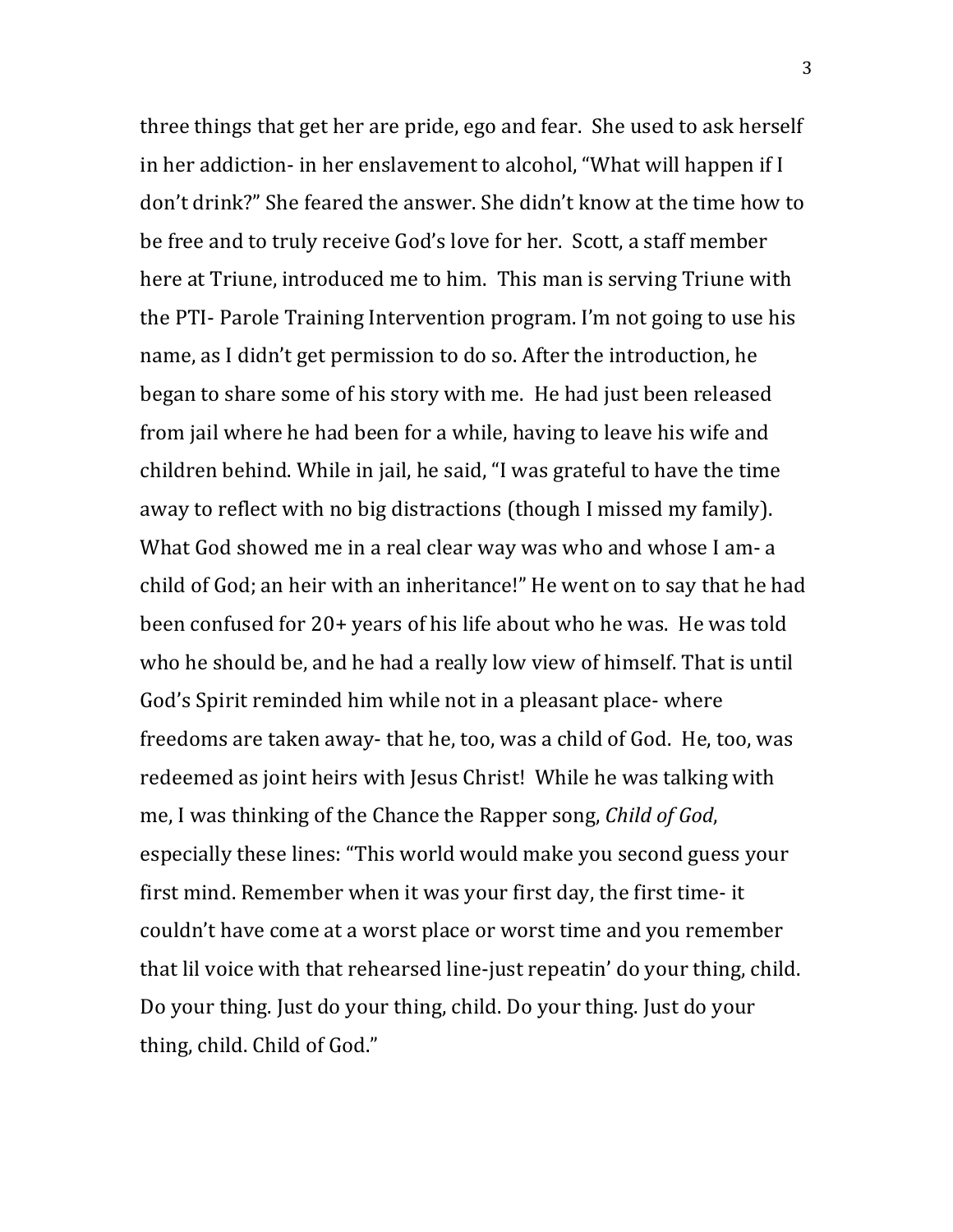That is what Paul is saying to the church in Rome and to each of us. Do your thing, Child. Remember who and whose you are! Do not be afraid! Because dying to the flesh means dying to a spirit of slavery. "It means dying to fear and those forces which hold power over us. To be a child of God is to be an heir, not to be a slave but a member of the household of God, free from fear and free from the power of death" (Crystal Hall, workingpreacher.org). Notice that Paul says that God's Spirit witnesses **with** our spirit. The emphasis being on the relationship between God and God's people. God's Spirit is intimately involved with each of us. God's Spirit reminds us who we are when we're fearful. When we're suffering. When we think we're 'not enough.' God's Spirit reminds us that God made us in Their image. We're beloved children of God and there's nothing we can do about it! "By Roman law, adopted children, unlike slaves, were full heirs of their father's estate. The inheritance Paul refers to is the glory, or eternal life in God's presence, that God intended for humanity and that Christ has already received" (*CEB Study Bible*). As children of God we have been given the gift of the Holy Spirit, and the Spirit inspires us to pray to God, just as Jesus did. Who do you know who has had a Pentecost experience? A time when they realized because of the gift of the Holy Spirit who and whose they were and live differently because of their inheritance. "Her name was Breezy- a street name she was given because of the speed with which she moved from man to man working as a prostitute on the streets and down the back alleys. Twenty three years of prostitution and drugs had left their mark on Breezy. Her face was scarred, her body battered, and her spirit dead. It happened in a broom closet in a homeless shelter in California. The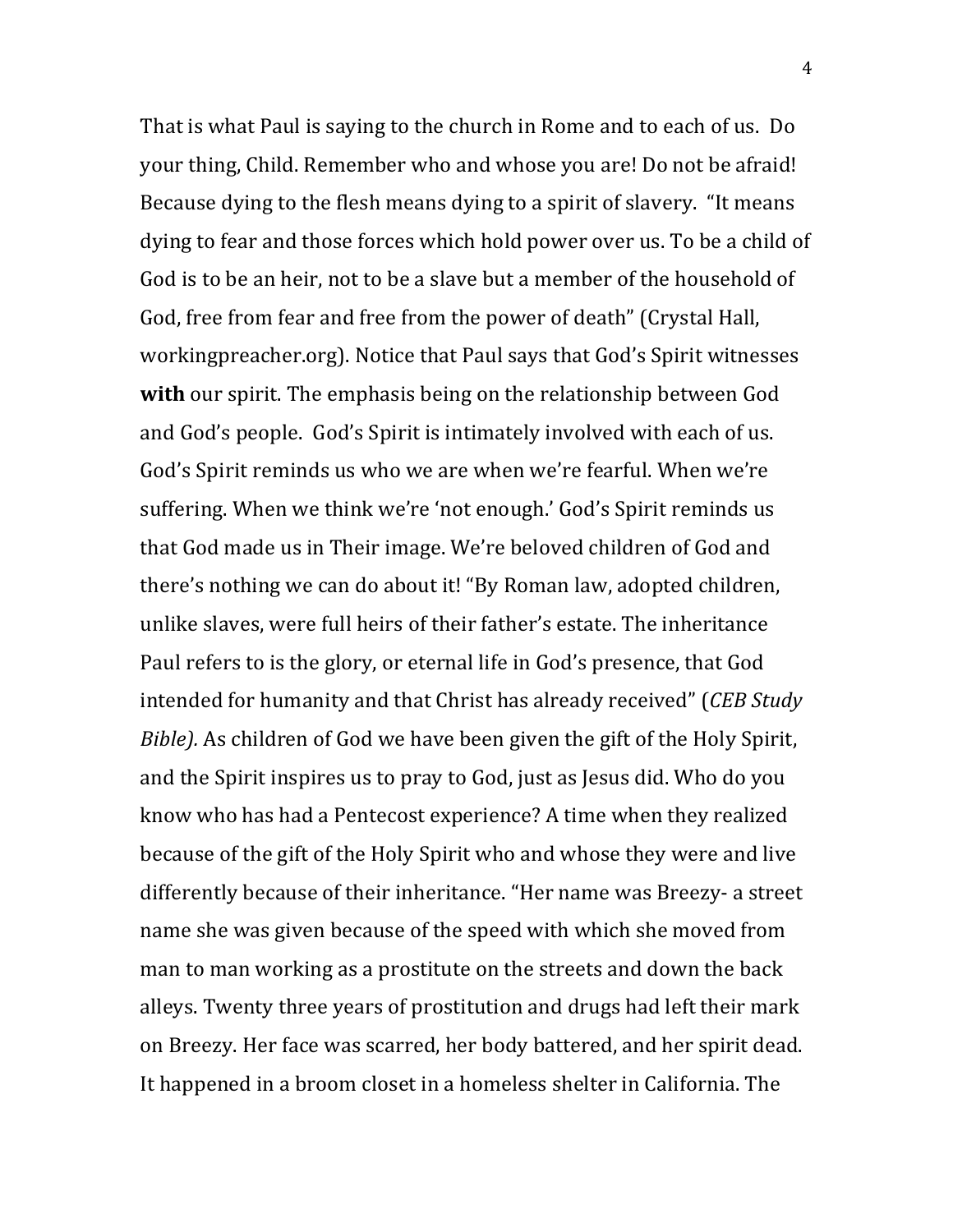broom closet was Breezy's own personal tomb. She huddled within its cramped walls for three days and three nights. She had arrived, exhausted and beaten, to the shelter. It was full. So she crept into the closet where, as time passed, she was forgotten by the stressed out shelter staff. Breezy had given birth three days earlier. Her tiny daughter was born-shuddering and jaundiced from drugs. She was taken away by the hospital emergency staff to be given medical attention and placed for adoption. Breezy staggered off into the night- to the shelter and the broom closet. On the third day she woke- hungry, and devastated by the memory of the baby she had birthed and lost. In the cramped darkness of the closet Breezy sobbed in shame and horror. Broken and helpless, for the first times in many year, she began to pray. In between her sobs she asked for forgiveness from God- and from her baby. And something happened. Maybe it was like a stone being rolled away. Maybe it was like a dense darkness being pierced by a brilliant light. Maybe it was a Pentecostal experience- a breaking through of energy and fire into a dead soul. But something happened. And it was so powerful that Breezy crept out of the broom closet- determined to find her way home to Chicago and to live a new and different life. And she did. She sought counseling and healing and entered a program of recovery. It was a long and painful process- letting go, forever, of 23 years of violence, drugs, and prostitution. The shelter staff decided to hold some sort of funeral for Breezy's old life and in that simple and symbolic ritual, Brenda was born. Claiming her birth name, Brenda came into the dawn of new life. It was to be a life of the Spirit. It was to be a life led by God where Brenda would become a healer of those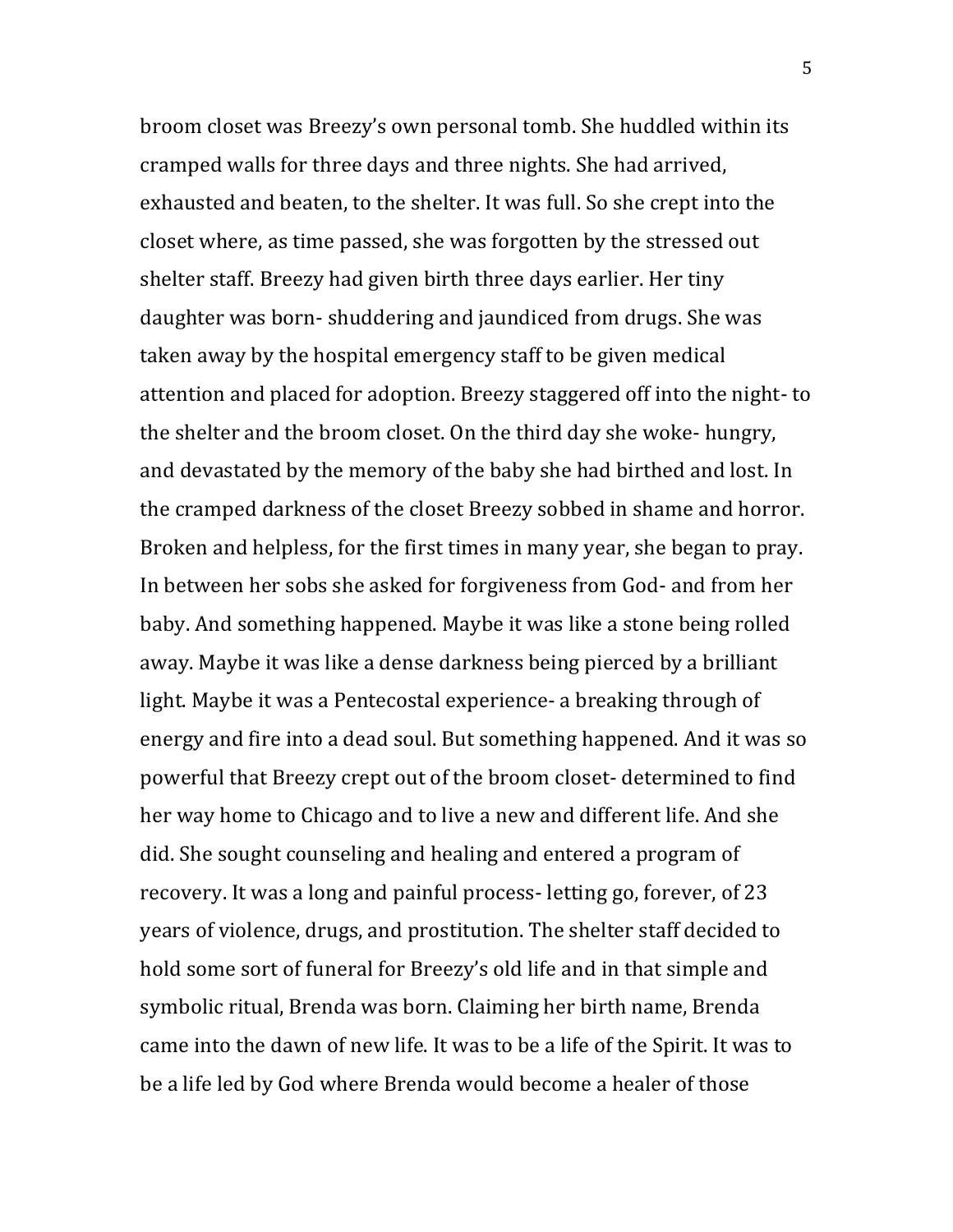broken and battered- as she had once been. She was lost but now was found. And no one, ever again, could deprive her of the inner dignity and joy of knowing who she is- the daughter of God and sister of Jesus" (Edwina Gateley, journeywithjesus.net).

How comforting to know that we're gifted with the Holy Spirit as children of God. Theologian Karl Barth calls this passage the "song of the redeemed." "Children and heirs of God. That, incredibly, is what we are. There never was and never will be another legacy like this one. Moths and rust do not corrupt it, thieves do not break through and steal. It cannot be lost in the stock market or burned in the night or cancelled out by inflation. This legacy gives us hope when all else fails. It guarantees us a future when we cannot imagine how there can be anything left in life for us. Paul says the Holy Spirit is the guarantor of our inheritance. When a Christian cries out 'Father!' to God, however inarticulate the prayer, however sinful the petitioner, however desperate the cry, it is the Spirit speaking for them, guaranteeing that their hope is not in vain, that God hears them, that God has adopted them as God's heir, that God has prepared an inheritance for them that nothing can destroy. Jesus Christ himself is the fore-runner, the firstfruits; we are fellow heirs with him in his resurrection and will share his glory" (Fleming Rutledge, *Not Ashamed of the Gospel).* 

And, as we know, along with the comfort also comes the challenge. We also have to recognize that along with the inheritance comes the suffering with Christ so that we may be glorified with him (v. 17). "We